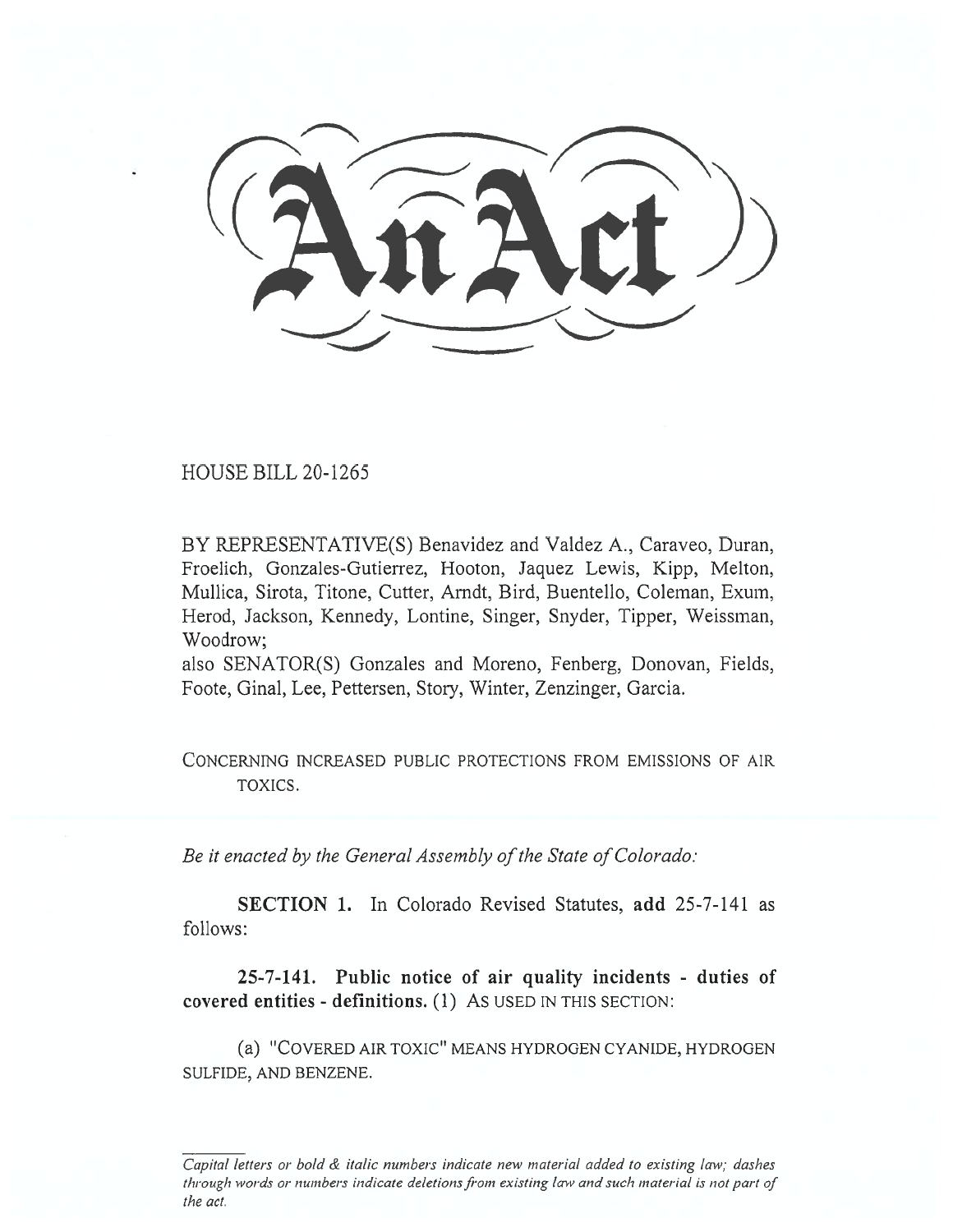(b) "COVERED FACILITY" MEANS A STATIONARY SOURCE THAT REPORTED AT LEAST ONE OF THE FOLLOWING AMOUNTS OF A COVERED AIR TOXIC IN ITS FEDERAL TOXICS RELEASE INVENTORY FILING PURSUANT TO 42 U.S.C. SEC. 11023 FOR THE YEAR 2017 OR LATER:

(I) FOR HYDROGEN CYANIDE, TEN THOUSAND POUNDS;

(II) FOR HYDROGEN SULFIDE, FIVE THOUSAND POUNDS; AND

(III) FOR BENZENE, ONE THOUSAND POUNDS.

(c) "EMERGENCY NOTIFICATION SERVICE" HAS THE MEANING ESTABLISHED IN SECTION 29-11-101 (1.5).

(d) "INCIDENT" MEANS THE EMISSION BY A COVERED FACILITY OF AN AIR POLLUTANT AT A RATE OR QUANTITY THAT EXCEEDS ALLOWABLE EMISSIONS AS A RESULT OF ANTICIPATED OR UNANTICIPATED CIRCUMSTANCES, INCLUDING A MALFUNCTION, START-UP, SHUTDOWN, UPSET, OR EMERGENCY.

(2) EACH COVERED FACILITY SHALL:

(a) CONDUCT OUTREACH TO REPRESENTATIVES OF THE COMMUNITY SURROUNDING THE COVERED FACILITY TO DISCUSS COMMUNICATIONS REGARDING THE OCCURRENCE OF AN INCIDENT, INCLUDING:

(I) METHODS BY WHICH THE COVERED FACILITY CAN DISSEMINATE INFORMATION TO THE COMMUNITY AND METHODS BY WHICH COMMUNITY MEMBERS CAN CONTACT THE COVERED FACILITY REGARDING AN INCIDENT; AND

(II) PROVISIONS FOR COMMUNICATIONS IN SPANISH;

(b) USE AN EMERGENCY NOTIFICATION SERVICE THROUGH WHICH THE COVERED FACILITY WILL COMMUNICATE WITH, AND MAKE DATA AVAILABLE TO, THE COMMUNITY SURROUNDING THE COVERED FACILITY REGARDING THE OCCURRENCE OF AN INCIDENT;

(c) IMPLEMENT THE EMERGENCY NOTIFICATION SERVICE WITHIN SIX MONTHS AFTER THE EFFECTIVE DATE OF THIS SECTION; AND

PAGE 2-HOUSE BILL 20-1265